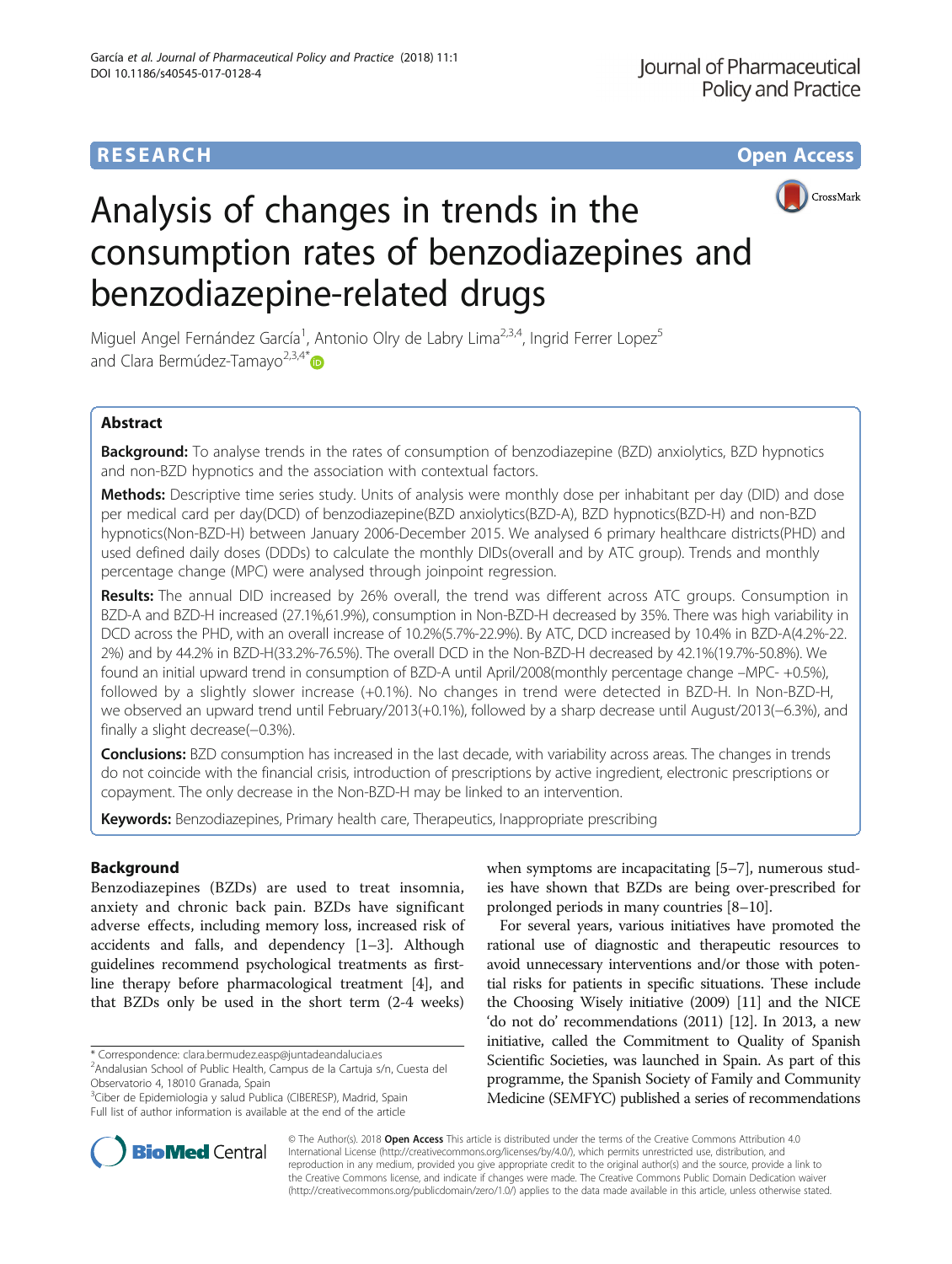that included "Do not prescribe benzodiazepines (or non- benzodiazepine hypnotics) for long-term use in patients with insomnia" [[13\]](#page-6-0).

BZDs were first used in clinical practice in the early 1960s [\[14](#page-6-0)], and since then have been one of the mostprescribed drug groups in most developed countries [[15\]](#page-6-0). In Spain, BZD consumption has undergone sustained growth, from a defined daily dose (DDD) per 1000 inhabitants per day (DID) of 32.7 in 1992, to 56.7 in 2000, and 89.3 in 2012 [[16, 17](#page-7-0)]. This 54.7% increase between 2000 and 2012 is beyond comparison with trends in any other countries in our setting with the exception of Portugal, where BZD consumption increased by 24% between 2003 and 2010 [[17](#page-7-0)]. In all other countries, BZD consumption rates remained stable or even decreased, with a more marked reduction in anxiolytics than hypnotics [\[18](#page-7-0)–[22\]](#page-7-0).

According to the latest Annual Report of the Spanish National Health Service (2015), the 15 most-prescribed active ingredients include 3 benzodiazepines: 2 anxiolytics (lorazepam and alprazolam, 16.4 and 11.8 million bottles, respectively) and a sedative hypnotic (lormetazepam, 9.3 million bottles). Prescriptions for these 3 active ingredients alone had a retail value of 79.3 million euros during 2015 [[23](#page-7-0)].

As evidence-based clinical guidelines [[1\]](#page-6-0) on BZD use are not being applied in clinical practice, we saw the need for an analysis of how prescribing trends have changed over recent years. The aim of this study is therefore to study trends in BZD consumption rates in the province of Seville and its primary healthcare districts (PHDs) and healthcare management areas (HMAs) between 2006 and 2015. We set out to quantify those trends, delimit the resulting trend periods and correlate changes to relevant events during the period, such as the start of the financial crisis, the introduction of prescriptions by active ingredient, electronic prescriptions and copayment, or safety alerts issued by regulatory agencies (FDA, AEMPS) [[24, 25\]](#page-7-0).

## Methods

Study design Descriptive time series study.

## Units of analysis

Total and disaggregated monthly dose per inhabitant per day (DID) and dose per medical card per day (DCD) of medicines derived from and related to benzodiazepine, in 3 therapeutic groups (BZD anxiolytics – N05BA (group BZD-A); BZD hypnotics – N05CD (group BZD-H); and non-BZD hypnotics – N05CF (group Non-BZD-H)) between January 2006 and December 2015.

## Setting

Four primary healthcare districts (Seville (DS), Aljarafe (DA), Seville North (DSN) and Seville South (DSS)) and 2 healthcare management areas (Osuna (HMAO) and Seville South (HMASS)) in the province of Seville, Spain. Those organizations serve 8.2% of the total population of the region of Andalusia and 1,5% of the whole of Spain. All inhabitants are covered by the Public Health System.

## Variables

## Defined daily dose (DDD)

The average maintenance dose for a drug used for its main indication via one route of administration in adults [[26\]](#page-7-0). The DDD is not the same as the recommended or prescribed dose. DDDs are established by the World Health Organization (WHO) and available on the website of the WHO Collaborating Centre for Drug Statistics.

## Dose per card per day (DCD)

Defined as the DDD per 1000 medical cards per day. DCDs can be used to compare PHDs and HMAs with different population densities.

#### Dose per inhabitant per day (DID)

Defined as the DDD per 1000 inhabitants per day. The DID provides information about a population's exposure to a particular drug or group of drugs. The annual DID can be calculated based on the number of packs/bottles dispensed using the following formula:

$$
DID = \frac{U \times PF \times Q \times 1000}{DDD \times inhabitants \times 365}
$$

U = units (packs/bottles); PF = number of pharmaceutical forms per unit;  $Q =$  amount of active ingredient in each pharmaceutical form. The monthly DID can be calculated using the same formula, replacing the 365 days of the year with the number of days in the month studied. Data regarding prescriptions and treatment costs per day in the primary healthcare district of Seville were obtained from the Andalusian Public Health Service.

## Data source

DDDs and DCDs by ATC group were obtained based on data in the dispensing database of the Andalusian Health Service, which records all prescriptions dispensed by community pharmacies throughout Andalusia. We calculated DIDs using data from Seville's provincial census, which gives the number of inhabitants per year on 1 January of that year [\[27\]](#page-7-0).

The database includes the prescriptions detailed by age, sex, active drug principle, dose, dose schedule and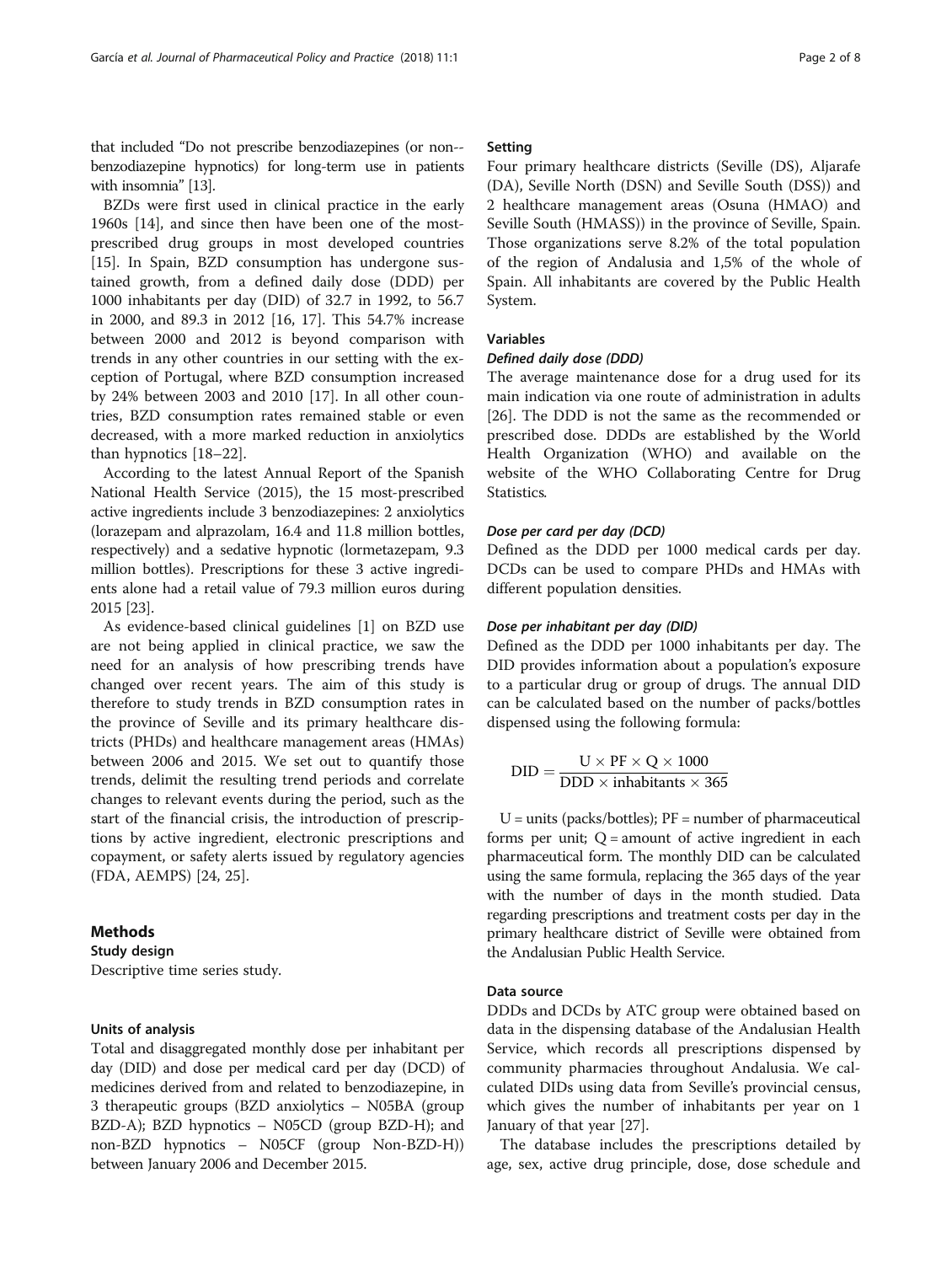duration of treatment. The quality of the database is acceptable, since the payment to community pharmacies depends in part on this.

## Data analysis

We used the DDDs to calculate the 120 monthly DIDs (overall and broken down by ATC group [[28\]](#page-7-0)) in the 10 year study period. We created graphs showing monthly trends and the differences between consumption rates in the first and last years, or in the first and last months of each period. We used joinpoint regression to explore trends using Joinpoint Trend Analysis Software. This statistical analysis program was developed by the Surveillance, Epidemiology, and End Results (SEER) Program of the National Cancer Institute to analyse trend joinpoints. We set the maximum number of joinpoints (changes in trend) for each analysis to 5.

## Results

## Consumption rates over time

The annual DID increased by 26% overall. However, the trend was not equal across all ATC therapeutic groups: consumption rates of drugs in groups BZD-A and BZD-H increased by 27.1% and 61.9%, respectively, but consumption of drugs in the Non-BZD-H group decreased by 35%. The results were similar when we compared the variation in overall DID between January 2006 and 2015. There was an overall increase of 21.8% (29.3% in BZD- A, 64.5% in BZD-H). However, DID in the Non-BZD-H group decreased by 35.5% (Table 1 and Fig. [1](#page-3-0)).

Between December 2015 and January 2006, there was high variability in DCD by therapeutic group across the different PHDs and HMAs. Overall DCD increased by 10.2%, but the increase ranged from 5.7% in DS to 22.9% in HMAO. By ATC group, overall DCD increased by 10.4% in group BZD-A (ranging from 4.2% in DS to

Table 1 Seville provincial annual and monthly DID, differences and percentage increases, 2006-2015 (overall and by ATC group)

| and percentage mercases, Esse Esns (or eram and by $m \in \mathbb{Z}$ , or engine |          |          |                          |                                 |  |  |  |
|-----------------------------------------------------------------------------------|----------|----------|--------------------------|---------------------------------|--|--|--|
| Annual DID<br>2006                                                                |          | 2015     | Difference:<br>2015-2006 | Increase<br>Difference/2006 (%) |  |  |  |
| N05BA                                                                             | 50.88    | 64.71    | 13.83                    | 27.18                           |  |  |  |
| N05CD                                                                             | 14.09    | 22.82    | 8.73                     | 61.95                           |  |  |  |
| N05CF                                                                             | 9.19     | 5.97     | $-3.22$                  | $-35.03$                        |  |  |  |
| <b>TOTAL</b>                                                                      | 74.16    | 93.49    | 19.33                    | 26.06                           |  |  |  |
| Monthly DID                                                                       | Jan 2006 | Dec 2015 | <b>Difference</b>        | Monthly DID                     |  |  |  |
| N05BA                                                                             | 50.55    | 65.37    | 14.82                    | 29.31                           |  |  |  |
| N05CD                                                                             | 13.95    | 22.96    | 9.01                     | 64.58                           |  |  |  |
| N05CF                                                                             | 9.19     | 5.92     | $-3.27$                  | $-35.58$                        |  |  |  |
| <b>TOTAL</b>                                                                      | 73.70    | 94.25    | 20.55                    | 21.80                           |  |  |  |

N05BA, group BZD-A, benzodiazepine anxiolytics. N05CD, group BZD-H, benzodiazepine hypnotics. N05CF, group Non-BZD-H, non-benzodiazepine hypnotics

22.2% in HMAO), while in group BZD-H overall DCD increased by 44.2% (33.2% in DSN to 76.5% in HMAO). Finally, the overall DCD in the Non-BZD-H group decreased by 42.1% (19.7% in DSN to 50.8% in DSS) (Fig. [2](#page-3-0)).

## Joinpoint analysis

When we analysed the 120 monthly DIDs by therapeutic group, we found an upward trend in group BZD-A, with 2 distinct segments separated by a joinpoint. Between January 2006 and April 2008, the monthly percentage change (MPC) was 0.5%, while between April 2008 and December 2015 the MPC was slightly lower at 0.1%. No changes in trend were observed in the BZD-H group, where there was a sustained increase (0.4%) in DID. In the Non-BZD-H group we found 3 trend segments separated by 2 joinpoints. DID increased initially (MPC 0.1%) between January 2006 and February 2013. There was then a sharp decrease (−6.3%) between February 2013 and August 2013. Finally, there was a slight decrease (−0.3%) between August 2013 and December 2015 (Table [2\)](#page-4-0).

When we examined all groups together, the overall trend was upwards, with a single joinpoint in March 2009. There was an increase (MPC 0.4%) in the first segment, followed by moderate growth (0.1%) until December 2015. When we analysed the overall DCD in the different PHDs and HMAs, we found 2 segments divided by 1 joinpoint. In the first segment, DCD increased with an MPC of 0.2% (in DS and DA) or 0.3% (DSN, DSS and HMAO). In the second segment, DID decreased with an MPC of −0.1% (DA, DSN and HMAO) or −0.2% (DS and DSS), with the joinpoint between June 2011 (DS) and March 2012 (DA) (Table [2](#page-4-0)).

We observed an overall decrease in the Non-BZD-H group, and therefore carried out a detailed analysis of the monthly DCD trends in this therapeutic group by PHD/HMA. In the DS, DA and DSN districts we found 3 segments separated by 2 joinpoints. In the first segment, there was a slight upward trend with an MPC of 0.1% (DS and DA) or 0.2% (DSN) until January (DS and DSN) or February (DA) 2013. In the second segment, there was a decrease in DCD with an MPC of −1.9% (DSN), −6.2% (DA) and −8.4% (DS) until August 2013 (DS), September 2013 (DA) or June 2014 (DSN). There was a smaller decrease of −0.2% (DS and DSN) or −0.3% (DA) in the final segment. We should highlight that the first segment for DSS and HMAO is almost flat, i.e. the MPC is close to or equal to zero and not statistically significant. The first joinpoint for DSS is in September 2011, followed by a second, slight downward segment with an MPC of −0.6% until February 2013. The second joinpoint in DSS, in February 2013, marks the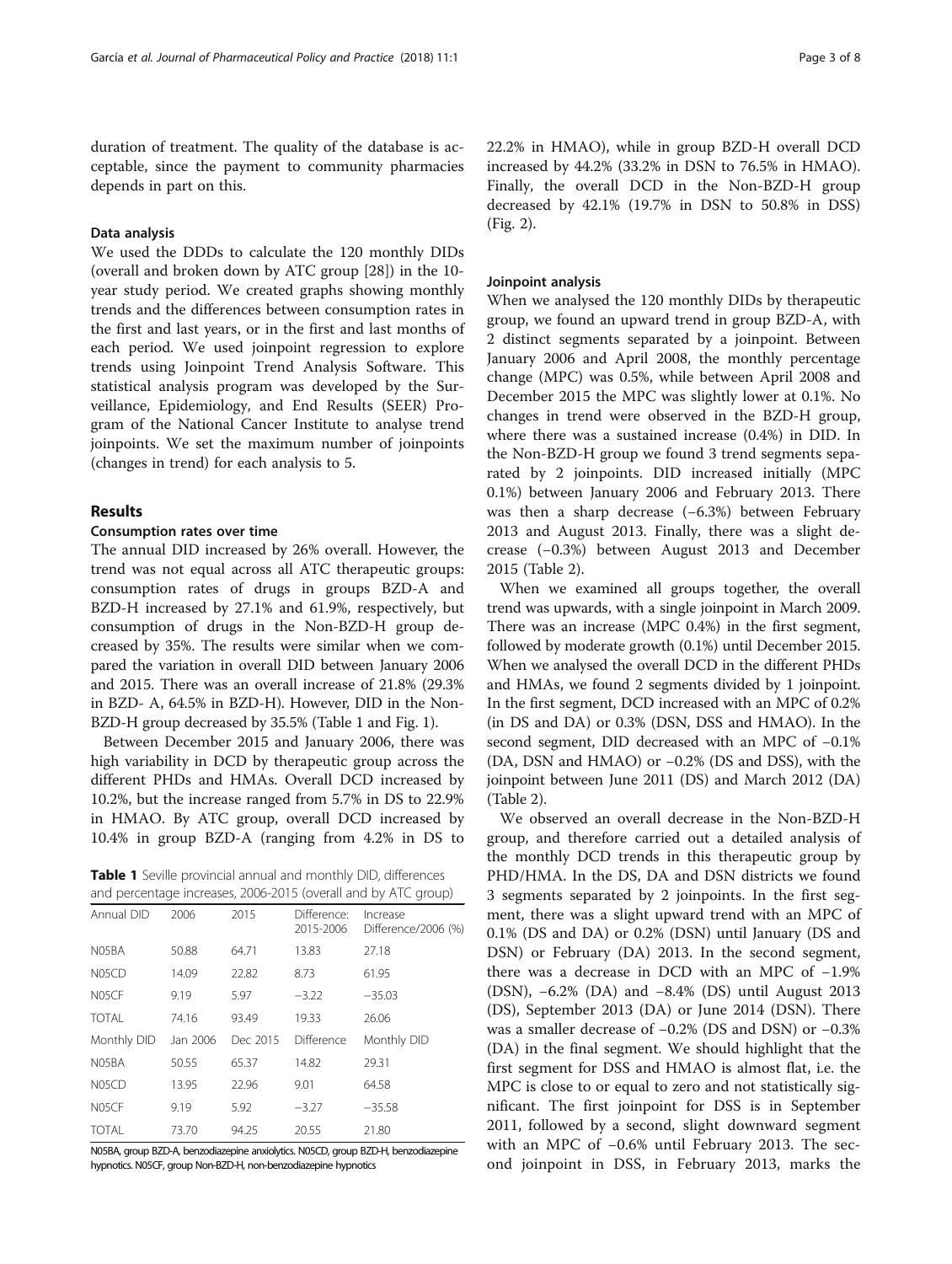<span id="page-3-0"></span>

start of a sharp decrease in DCD (−10.7%). This increase lasts just 4 months, until June 2013. The decrease then becomes less extreme (−1.2%) until August 2014. The last segment, up to May 2016, is relatively flat and not statistically significant. In HMAO, after an initial flat segment, the second segment beginning in March 2013 shows a marked decrease (−15.2%), although it lasts for just 3 months. Its third segment starts in 2013 with a slight decrease (−0.7%) until October 2015. There is a fourth segment between October 2015 and May 2016, with an MPC of 0.2% (Table [2](#page-4-0), Fig. 2).

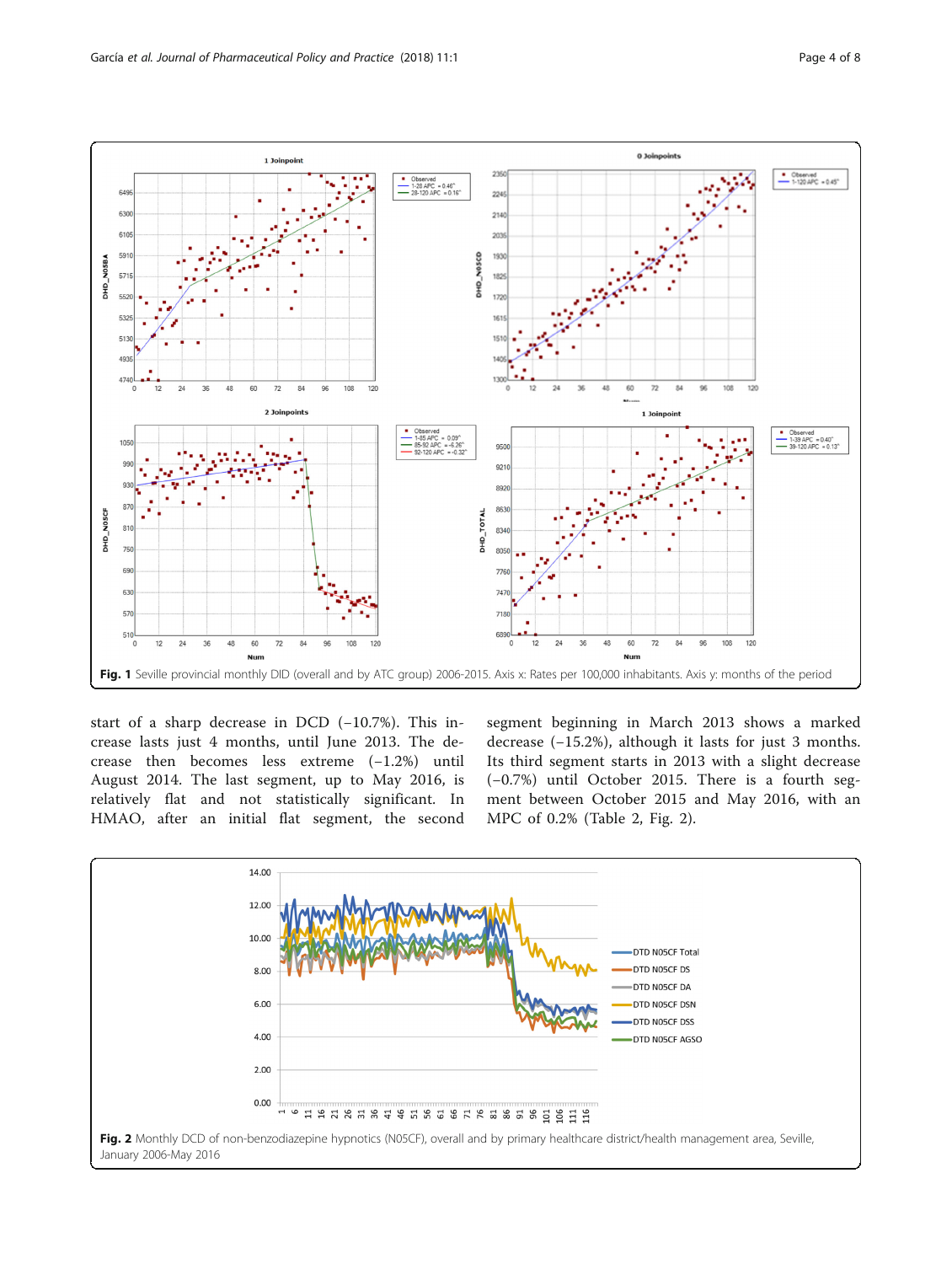| PHD/HMA                                                               | Period (month/year) |             | <b>MPC</b> | Lower and upper limits |         | $^\mathrm{t}$ | $\boldsymbol{p}$ |
|-----------------------------------------------------------------------|---------------------|-------------|------------|------------------------|---------|---------------|------------------|
| Monthly DID                                                           |                     |             |            |                        |         |               |                  |
| N05BA                                                                 | 01/06               | 04/08       | 0.5        | 0.3                    | 0.7     | 4.5           | < 0.0001         |
|                                                                       | 04/08               | 12/15       | 0.1        | 0.1                    | 0.2     | 7.0           | < 0.0001         |
| N05CD                                                                 | 01/06               | 12/15       | 0.4        | 0.4                    | 0.5     | 40.7          | < 0.0001         |
| N05CF                                                                 | 01/06               | 02/13       | 0.1        | 0.1                    | 0.1     | 4.6           | < 0.0001         |
|                                                                       | 02/13               | 08/13       | $-6.3$     | $-8.1$                 | $-4.4$  | $-6.4$        | < 0.0001         |
|                                                                       | 08/13               | 12/15       | $-0.3$     | $-0.5$                 | $-0.1$  | $-3.2$        | < 0.0001         |
| Total                                                                 | 01/06               | 03/09       | 0.4        | 0.3                    | $0.5\,$ | 6.8           | < 0.0001         |
|                                                                       | 03/09               | 12/15       | 0.1        | 0.1                    | 0.2     | $7.0\,$       | < 0.0001         |
| Monthly DCD                                                           |                     |             |            |                        |         |               |                  |
| D. Seville                                                            | 01/06               | 06/11       | 0.2        | 0.2                    | 0.3     | 7.8           | < 0.0001         |
|                                                                       | 06/11               | 12/15       | $-0.2$     | $-0.3$                 | $-0.1$  | $-5.5$        | < 0.0001         |
| D. Aljarafe                                                           | 01/06               | 03/12       | 0.2        | 0.2                    | 0.3     | 11.3          | < 0.0001         |
|                                                                       | 03/12               | 12/15       | $-0.1$     | $-0.2$                 | $-0.0$  | $-2.8$        | < 0.0001         |
| D. Seville North                                                      | 01/06               | 09/11       | 0.3        | $0.3\,$                | 0.4     | 13.3          | < 0.0001         |
|                                                                       | 09/11               | 12/15       | $-0.1$     | $-0.2$                 | $-0.1$  | $-3.6$        | < 0.0001         |
| D. Seville South                                                      | 01/06               | 09/11       | 0.3        | 0.2                    | $0.3\,$ | 11.3          | < 0.0001         |
|                                                                       | 09/11               | $05/16^{b}$ | $-0.2$     | $-0.3$                 | $-0.2$  | $-7.1$        | < 0.0001         |
| HMA Osuna                                                             | 01/06               | 11/11       | 0.3        | $0.3\,$                | 0.4     | 14.0          | < 0.0001         |
|                                                                       | 11/11               | 12/15       | $-0.1$     | $-0.2$                 | $-0.0$  | $-2.6$        | < 0.0001         |
| Total                                                                 | 01/06               | 09/11       | 0.3        | 0.2                    | $0.3\,$ | 10.4          | < 0.0001         |
|                                                                       | 09/11               | $05/16^{b}$ | $-0.2$     | $-0.2$                 | $-0.1$  | $-4.9$        | < 0.0001         |
| Monthly DCDs of non-benzodiazepine hypnotics (group Non-BZD-H, N05CF) |                     |             |            |                        |         |               |                  |
| D. Seville                                                            | 01/06               | 01/13       | 0.1        | $0.0\,$                | 0.1     | 3.1           | < 0.0001         |
|                                                                       | 01/13               | 08/13       | $-8.4$     | $-10.6$                | $-6.1$  | $-7.1$        | < 0.0001         |
|                                                                       | 08/13               | 05/16       | $-0.2$     | $-0.4$                 | $-0.0$  | $-2.3$        | < 0.0001         |
| D. Aljarafe                                                           | 01/06               | 02/13       | 0.1        | $0.0\,$                | 0.1     | 3.8           | < 0.0001         |
|                                                                       | 02/13               | 09/13       | $-6.2$     | $-8.0$                 | $-4.4$  | $-6.7$        | < 0.0001         |
|                                                                       | 09/13               | 05/16       | $-0.3$     | $-0.4$                 | $-0.1$  | $-3.5$        | < 0.0001         |
| D. Seville North                                                      | 01/06               | 01/13       | 0.2        | 0.1                    | 0.2     | $8.4\,$       | < 0.0001         |
|                                                                       | 01/13               | 06/14       | $-1.9$     | $-2.3$                 | $-1.4$  | $-8.3$        | < 0.0001         |
|                                                                       | 06/14               | 05/16       | $-0.2$     | $-0.5$                 | $0.0\,$ | $-1.7$        | 0.1              |
| D. Seville South                                                      | 01/06               | 09/11       | 0.0        | $-0.0$                 | $0.1\,$ | 0.9           | 0.4              |
|                                                                       | 09/11               | 02/13       | $-0.6$     | $-1.0$                 | $-0.2$  | $-2.7$        | < 0.0001         |
|                                                                       | 02/13               | 06/13       | $-10.7$    | $-15.7$                | $-5.3$  | $-3.8$        | < 0.0001         |
|                                                                       | 06/13               | 08/14       | $-1.2$     | $-1.8$                 | $-0.6$  | $-3.9$        | < 0.0001         |
|                                                                       | 08/14               | 05/16       | 0.0        | $-0.3$                 | $0.3\,$ | 0.0           | $1.0\,$          |
| HMA Osuna                                                             | 01/06               | 03/13       | $0.0\,$    | $-0.0$                 | 0.1     | 1.0           | 0.3              |
|                                                                       | 03/13               | 06/13       | $-15.2$    | $-24.8$                | $-4.4$  | $-2.7$        | < 0.0001         |
|                                                                       | 06/13               | 10/15       | $-0.7$     | $-1.0$                 | $-0.5$  | $-7.1$        | < 0.0001         |
|                                                                       | 10/15               | 05/16       | $2.0\,$    | 0.4                    | 3.6     | 2.4           | < 0.0001         |
| Total                                                                 | 01/06               | 01/13       | 0.1        | $0.0\,$                | 0.1     | 3.1           | < 0.0001         |
|                                                                       | 01/13               | 08/13       | $-6.9$     | $-8.7$                 | $-5.0$  | $-7.0$        | < 0.0001         |

<span id="page-4-0"></span>Table 2 Changes in trends in monthly DID by ATC group, DCD by primary healthcare district/healthcare management area, and DCD of drugs in the Non-BZD-H group, province of Seville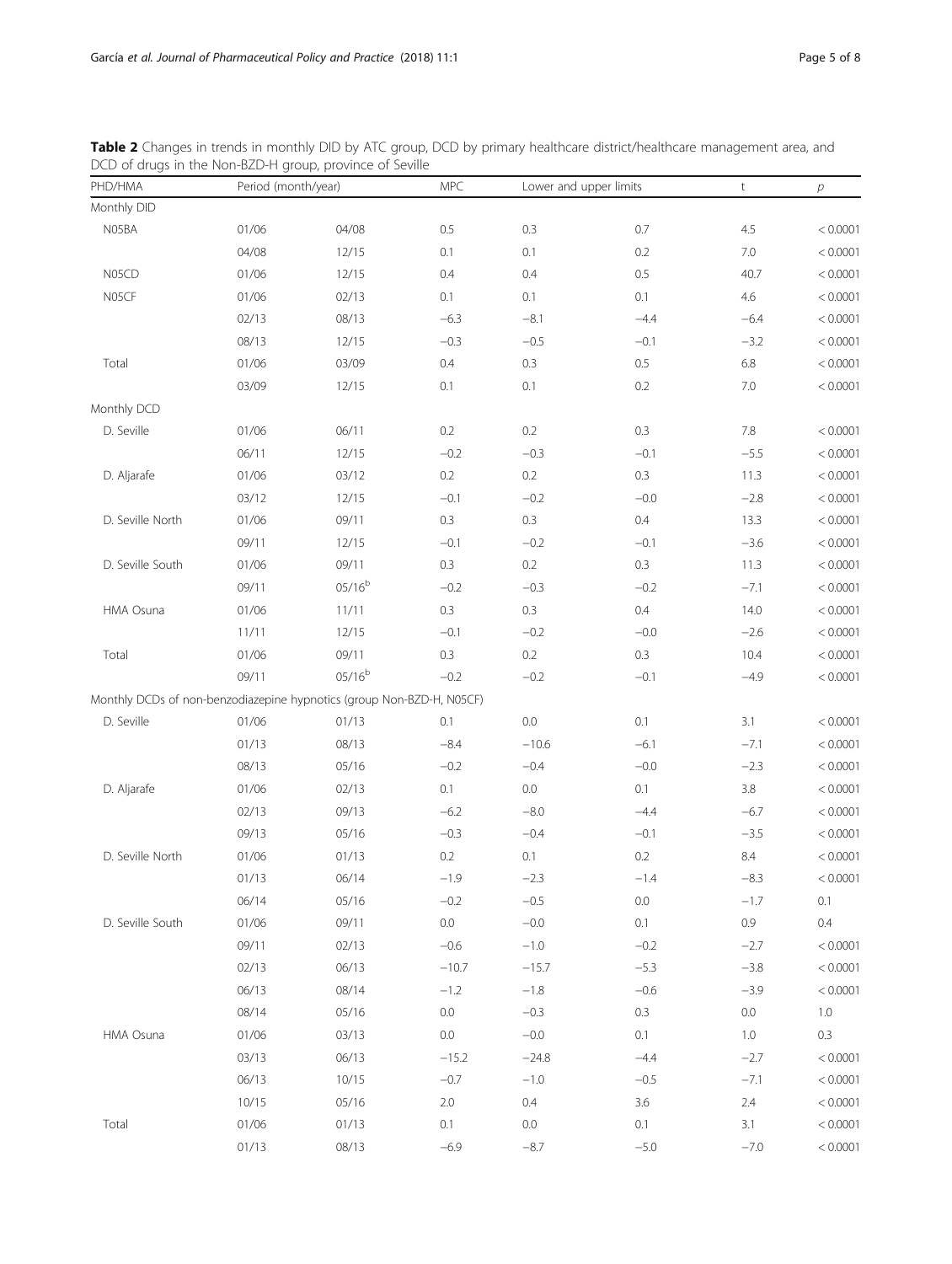Table 2 Changes in trends in monthly DID by ATC group, DCD by primary healthcare district/healthcare management area, and DCD of drugs in the Non-BZD-H group, province of Seville (Continued)

| PHD/HMA                                                                          |       | Period (month/year) |  | Lower and upper limits |        |      |          |
|----------------------------------------------------------------------------------|-------|---------------------|--|------------------------|--------|------|----------|
|                                                                                  | 08/13 | 05/16               |  | $-()$ 5                | $-0.7$ | $-4$ | < 0.0001 |
| Monthly percentage change is significantly different from zero at alpha $= 0.05$ |       |                     |  |                        |        |      |          |

PHD: Primary health District, HMA: healthcare management areas, MPC: monthly percentage change, DID: monthly dose per inhabitant per day, DCD: Dose per medical card per day, N05BA: group BZD-A, benzodiazepine anxiolytics: N05CD, group BZD-H: benzodiazepine hypnotics, N05CF: group Non-BZD-H: nonbenzodiazepine hypnotics. Period: January 2006-May 2015

## **Discussion**

This study shows that BZD consumption in the province of Seville has increased by more than 20% in 10 years. This finding is consistent with the results of a national study by the Spanish Ministry of Health, which found an annual increase of 2.5-3% between 2000 and 2011 with some spikes [\[17](#page-7-0)]. We conducted our study in the province of Seville, home to 23.1% of the population of the region of Andalusia [\[27\]](#page-7-0). This is a large sample, and our study is the first to break down consumption rates by primary healthcare district and healthcare management area, enabling a detailed analysis of trends. The increase detected in the rate of consumption of BZDs cannot be down solely to an ageing or growing population, as the increase in consumption is almost 5 times the increase in the number of inhabitants [[27\]](#page-7-0).

This study has some limitations which should be considered when interpreting the results. Firstly, we used 2 indicators for the analysis of trends: DID for provincial trends and DCD for the healthcare districts and healthcare management areas. Although they are very similar, DCD may have been underestimated as there may be users with medical cards who are not included in the census. When we analysed the increase by level of care, we found that the increase in primary care (overall DCD in PHDs/HMAs) was 10.2%, while the overall provincial increase (DID, primary and hospital care) was 21.8%. We can therefore assume that approximately 11.6% of the increase is attributable to hospital prescriptions. Because of the significant impact of such prescriptions (>50% of the increase), we recommend that studies of prescriptions in this level of care be conducted.

When we compare the overall DIDs for the province of Seville with those for Spain as a whole for the last available period (2006-12) [\[22](#page-7-0)], it appears that the growth has been slower (a provincial increase of 20.2% vs. a national increase of 26.4%), although the initial rates were higher (DID of 74.1 vs. 70.6). Both DIDs hit around 89 in 2012, and continued to increase in all subgroups. A study in Asturias had almost identical results [[29\]](#page-7-0). Because we do not have the updated national data, we do not know if the Non-BZD-H group followed the same downward trend nationally as found in Seville from 2013 onwards. BDZs are one of the most commonly prescribed classes of psychotropic medications in developed countries [\[30\]](#page-7-0) but rates of consumption in the last years remains high and stable. For example, in 2012, there were approximately 85 million BDZs prescriptions written in the United States to outpatients, which was not significantly changed from the 90 million written in 2001 In the Dutch population aged 55–64, overall b BDZs use remained stable from 1992 to 2012, with a high proportion of long-term users, despite the effort to reduce BDZs use and the renewal of the guidelines [[19](#page-7-0)].

The relative importance of drugs in group BZD-A (>80% of prescriptions) means that the increase in the overall rate (26%) is almost exactly the same as the increase in that group alone (27.1%). This group cancels out the increase in the BZD-H group and decrease in the Non-BZD-H group. This can be seen in the trend graphs, where the trend for group BZD-A is very similar to the overall trend, although the latter is slightly modified by the decrease in Non-BZD-H consumption.

One noteworthy result is the significant decrease in consumption of drugs in the Non-BZD-H group. Zolpidem is the most-prescribed drug in this group, accounting for 90% of all prescriptions. In January 2013, the FDA [[24\]](#page-7-0) warned of the risk of using zolpidem at high doses. As a result, primary care pharmacists designed a training intervention for primary care doctors in the province of Seville. The aim was to raise awareness of the translated FDA alert, providing a list of patients affected and proposed interventions. Given the effectiveness of this initiative in the province of Seville [[31\]](#page-7-0), interventions of this sort should be extended to all healthcare professionals in both primary and hospital care settings, whose actions largely determine the success or failure of any healthcare intervention.

When we began our analysis, we expected the start of the global financial crisis (2009) [[32\]](#page-7-0) to cause an increase in the rates of consumption of these drugs. However, we observed no changes in trend consistent with this hypothesis. This result is consistent with those of studies in Paterna [[33\]](#page-7-0) and Asturias [[29\]](#page-7-0). In fact, the only change observed was in March 2009, when the MPC of overall DID decreased from 0.4 to 0.1%. We also hypothesised that the introduction of copayment of medicines (July 2012) [\[34](#page-7-0)] would lead to a decrease in consumption. However, as in a previous study in Murcia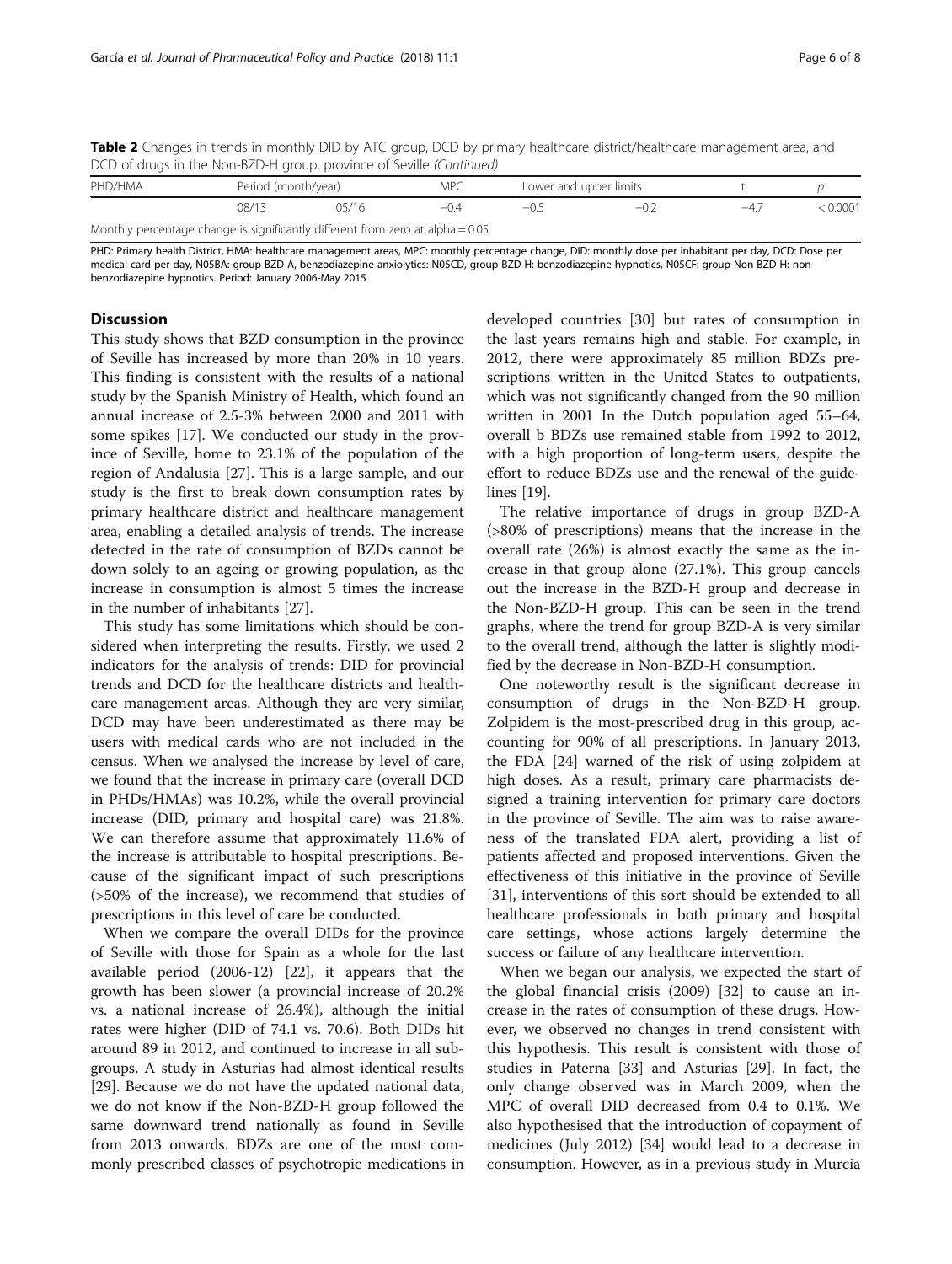<span id="page-6-0"></span>[[35\]](#page-7-0), there were small decreases in the first few months but the rates bounced back quickly in the following months, with no overall change in trend. Electronic prescriptions and prescriptions by active ingredient were both introduced in 2005 and are now in widespread use. We expected the introduction of these measures to cause a change in BZD consumption. However, we observed no changes in trend consistent with this hypothesis.

The use of BZDs has increased in the last decade, with wide variability in the rates of BZD consumption within the province of Seville. The variability between neighbouring and homogenous small areas makes us hypothesize that the increase in use of BZDs is not only due to the increased prevalence of insomnia and due to other associated conditions.

The changes in trends do not coincide with the start of the financial crisis or the introduction of prescriptions by active ingredient, electronic prescriptions or co-payment. The only decrease in the Non-BZD-H group could be linked to a training intervention conducted with doctors, run in response to an alert issued by the US Food and Drug Administration (FDA) [[25](#page-7-0)]. The multiple causes of the increase in BZD consumption need to be studied in detail, and further training interventions of this sort must be run.

## Conclusions

BZD consumption has increased in the last decade, with variability across geographical areas. The changes in trends do not coincide with the financial crisis, introduction of prescriptions by active ingredient, electronic prescriptions or copayment. The only decrease in the Non-BZD-H may be linked to an educational intervention for physicians.

#### Abbreviations

BZD: Benzodiazepine; BZD-A: Benzodiazepine anxiolytics; BZD-H: Benzodiazepine hypnotics; HMAs: Healthcare management areas; Non-BZD-H: Non-benzodiazepine hypnotics; PHDs: Primary healthcare districts

#### Funding

The study was funded by the CIBERESP (Ciber of Epidemiology and Public Health), Spain. The funding body had no role in the design of the study and collection, analysis, and interpretation of data and in writing the manuscript.

#### Availability of data and materials

These data are available from the Seville Primary Care Pharmacy Clinical Management Unit, but restrictions limit access to these data, which were used under a data use agreement for the current study and therefore are not publicly available. Data are however available from the authors upon reasonable request and with permission of the Primary Care Pharmacy Clinical Management Unit.

#### Authors' contributions

CB, MAF and AO conceived the study and led the study design, MAF, CB, AO and IF participated in the data analysis and interpretation, and helped to draft the manuscript. All authors read and approved the final manuscript.

#### Ethics approval and consent to participate

Ethical approval was obtained from the research committee of the Andalusian School of Public Health.

## Consent for publication

Not applicable.

#### Competing interests

The authors declare that they have no competing interests.

## Publisher's Note

Springer Nature remains neutral with regard to jurisdictional claims in published maps and institutional affiliations.

#### Author details

<sup>1</sup> Hospital Virgen de las Nieves, Av Doctor Oloriz 16, 18012 Granada, Spain <sup>2</sup> Andalusian School of Public Health, Campus de la Cartuja s/n, Cuesta del Observatorio 4, 18010 Granada, Spain. <sup>3</sup>Ciber de Epidemiologia y salud Publica (CIBERESP), Madrid, Spain. <sup>4</sup>Instituto de Salud de Granada (Ibs-Granada), Granada, Spain. <sup>5</sup>Seville Primary Care Pharmacy Clinical Management Unit, calle Maria Galiana s/n, 41013 Seville, Spain.

### Received: 18 September 2017 Accepted: 11 December 2017 Published online: 16 January 2018

#### References

- 1. Barker MJ, Greenwood KM, Jackson M, Crowe SF. Persistence of cognitive effects after withdrawal from long-term benzodiazepine use: a metaanalysis. Arch Clin Neuropsychol. 2004 Apr;19(3):437–54.
- 2. Lader MH. Limitations on the use of benzodiazepines in anxiety and insomnia: are they justified? Eur Neuropsychopharmacol. 1999 Dec;9(Suppl 6):S399–405.
- 3. Centro Andaluz de Información del Medicamento (CADIME). Benzodiazepines: risks and strategies for their withdrawal. Granada; Available from: [https://doi.org/10.11119/BTA2014-29-02.](http://dx.doi.org/10.11119/BTA2014-29-02) Accessed 21 Dec 2017.
- 4. NICE. Guidance on the use of zaleplon, zolpidem and zopiclone for the short-term management of insomnia. National Institute Centre for Excellence: London; 2004.
- 5. Straand J, Rokstad K. General practitioners' prescribing patterns of benzodiazepine hypnotics: are elderly patients at particular risk for overprescribing? A report from the more & Romsdal prescription study. Scand J Prim Health Care. 1997;15(1):16–21.
- 6. Millar A, Hughes C, Ryan C. Evaluating the prevalence of potentially inappropriate prescribing in older adults in intermediate care facilities: a cross-sectional observational study. Int J Clin Pharmacol. 2017;39(3):527–35.
- 7. Siriwardena AN, Qureshi Z, Gibson S, Collier S, Latham M. GPs' attitudes to benzodiazepine and "Z-drug" prescribing: a barrier to implementation of evidence and guidance on hypnotics. Br J Gen Pract. 2006;56(533):964–7.
- 8. Siriwardena AN, Qureshi MZ, Dyas JV, Middleton H, Orner R. Magic bullets for insomnia? Patients' use and experiences of newer (Z drugs) versus older (benzodiazepine) hypnotics for sleep problems in primary care. Br J Gen Pract. 2008 Jun;58(551):417–22.
- 9. Cook JM, Marshall R, Masci C, Coyne JC. Physicians' perspectives on prescribing benzodiazepines for older adults: a qualitative study. J Gen Intern Med. 2007;22(3):303–7.
- 10. Peritogiannis V, Manthopoulou T, Mavreas V. Long-term benzodiazepine treatment in patients with psychotic disorders attending a mental health Service in Rural Greece. J Neurosci Rural Pract. 2016;7(Suppl 1):S26–30.
- 11. ABIM Foundation. Choosing Wisely. Available from: [http://www.](http://www.choosingwisely.org) [choosingwisely.org](http://www.choosingwisely.org)/. Accessed 21 Dec 2017.
- 12. Olano-Espinosa E, Minue-Lorenzo C. "Do not do" also as regards tobacco. Aten Primaria. 2016;48(7):493–9.
- 13. Ministerio de Sanidad Servicios Sociales e Igualdad. Compromiso por la Calidad de las Sociedades Científicas para consensuar recomendaciones «no hacer» basadas en la evidencia científica. 2013. Available from: [http://www.](http://www.msssi.gob.es/organizacion/sns/planCalidadSNS/cal_sscc.htm) [msssi.gob.es/organizacion/sns/planCalidadSNS/cal\\_sscc.htm.](http://www.msssi.gob.es/organizacion/sns/planCalidadSNS/cal_sscc.htm)
- 14. Correas Lauffer J, Braquehais Conesa D, Barbudo Del Cura E, Ochoa ME. Abuse, tolerance and dependence of zolpidem: three case reports. Actas Esp Psiquiatr. 2002;30(4):259–62.
- 15. Hollingworth SA, Siskind DJ. Anxiolytic, hypnotic and sedative medication use in Australia. Pharmacoepidemiol Drug Saf. 2010;19(3):280–8.